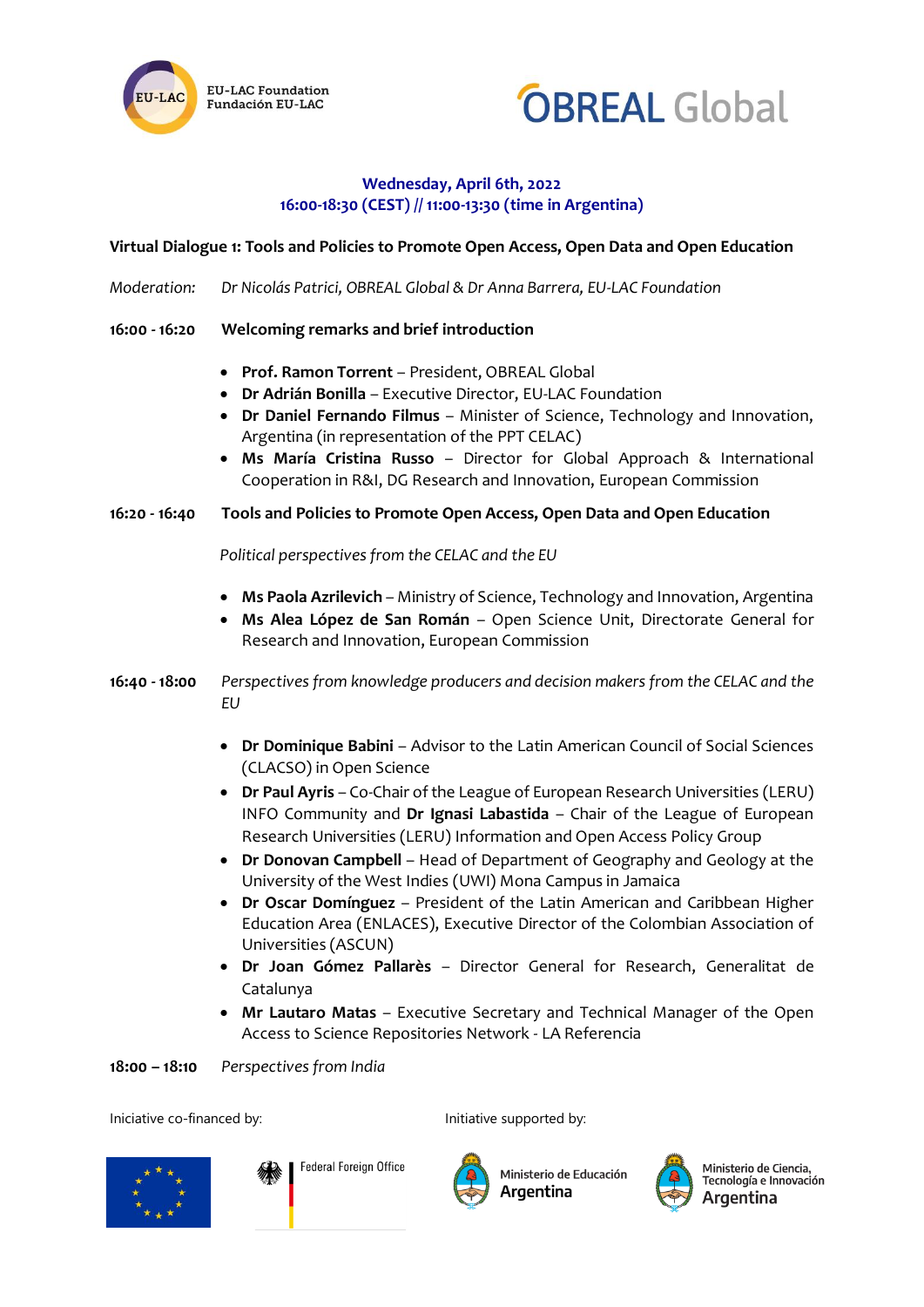- **Prof. Krishna Ganesh**  Director of the Indian Institute of Science Education and Research (IISER), Tirupati, Andra Pradesh, India
- **18:10 - 18:25** *Open discussion, based on questions and comments from participants who are invited to formulate their questions in the Q&A tool of the zoom platform*

**18:25 - 18:30 Wrap-up of first Virtual Dialogue**

**--**

• **Dr Adrián Bonilla** – Executive Director, EU-LAC Foundation

## **Thursday, April 7th, 2022 16:00-18:30 (CEST) // 11:00-13:30 (time in Argentina)**

## **Virtual Dialogue 2: New trends in the evaluation of research and academic merits**

- *Moderation: Dr Anna Barrera, EU-LAC Foundation & Dr Nicolás Patrici, OBREAL Global*
- **16:00 – 16:05 Welcoming remarks and brief introduction**
	- **Dr Adrián Bonilla** Executive Director, EU-LAC Foundation
- **16:05 – 16:25 New trends in the evaluation of research and academic merits**

*Political perspectives from the CELAC and the EU*

- **Ms Marina Larrea** National Directorate for International Cooperation, Ministry of Education, Argentina
- **Mr Michael Arentoft / Mr Jean Emmanuel Faure** Unit for Open Science, Directorate General for Research and Innovation, European Commission
- **16:25 – 18:00** *Perspectives from evaluators and those being evaluated in CELAC and EU* 
	- **Dr Bianca Amaro** President of the Open Access to Science Repositories Network - LA Referencia
	- **Prof. Sarah de Rijcke** Professor of Science, Technology and Innovation Studies, Scientific Director of the Centre for Science and Technology Studies (CWTS), Leiden University, Co-chair of the Research on Research Institute (RoRI)
	- **Dr Rainer Lange**  Head of Research Policy Department, German Council for Science and Humanities
	- **Prof. Daniel Antenucci**  CONICET / University of Mar del Plata, Argentina
	- **Prof. Ernest Abadal** Vice-Rector assigned to the Rector and for Teaching and Research Staff, University of Barcelona
	- **Dr Laura Rovelli** Coordinator of the Latin American Forum on Scientific Evaluation of the Latin American Social Science Council (FOLEC/CLACSO)